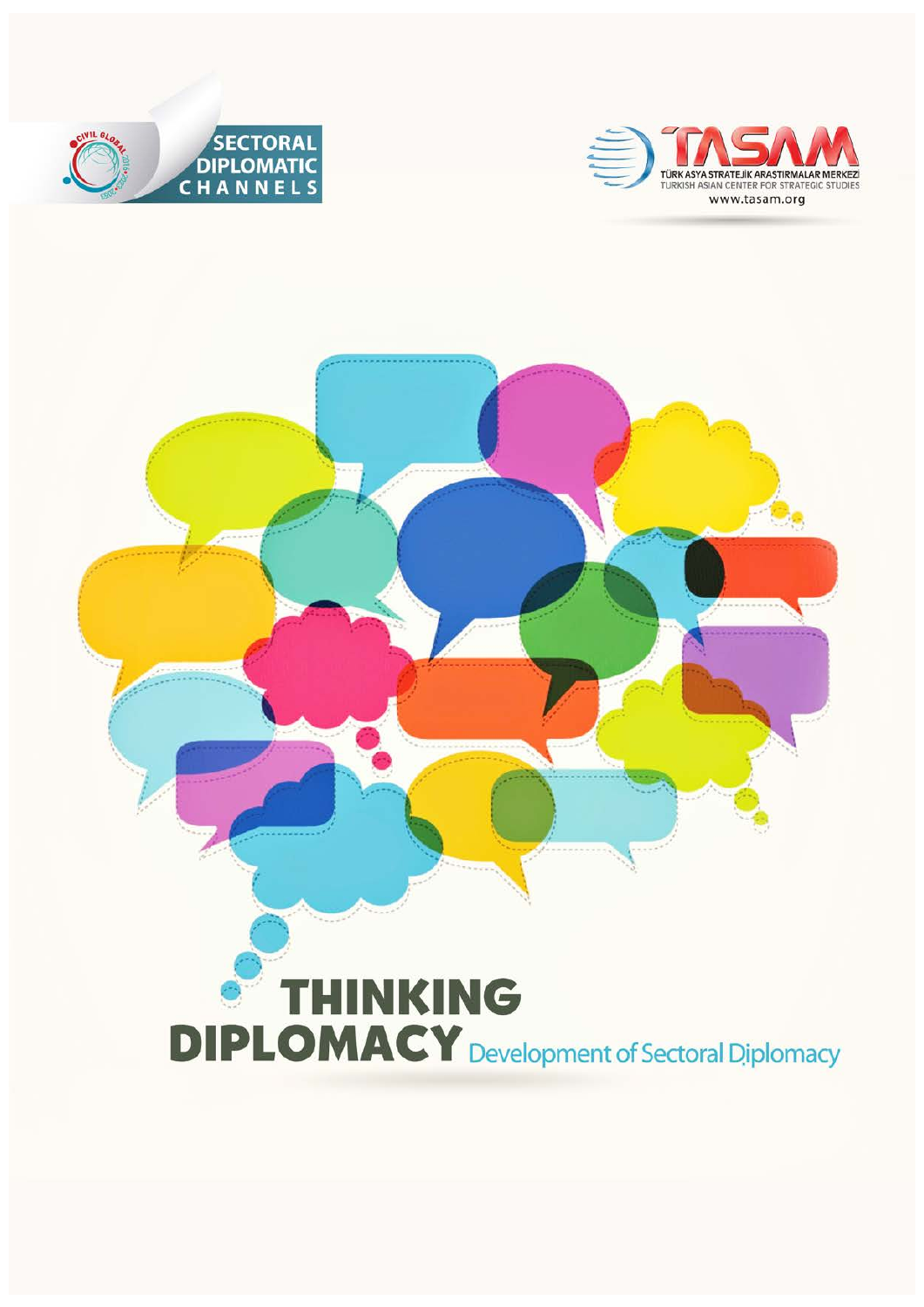



# **STRATEGIC VISION DOCUMENT**

# **Thinking Diplomacy**

## **"Development of Sectoral Diplomacy"**

The factor which brings individuals together as for creating a "society" is the requirements. The requirement of nourishment, harboring, protection and in the following levels, the search for prosperity bring the individuals together and so the societies have been born. The contribution of intellectual base to the formation of a society is low because the individuals have come all together only for the requirements such as nourishment, harboring and protection at first. But in the following steps, to define more complex political and economic requirements depends on more sophisticated thinking and belief systems.

Throughout the history, it is seen that different beliefs construct their own thinking systems. On the other hand, some thinking systems have also become as an ideology by transforming into a belief. Moreover, the most basic factor that divides civilizations from each other is the original qualifications of the ideas, which form that civilization.

For instance, the basic factor that defines the Islamic civilization is the idea and belief of Islam like the basic factor that defines the Western civilization is the modern Western idea. The same is valid also for Buddhism, Hinduism and African religions etc. If thinking has such a central role in the formation of societies; beliefs and ideas are effective in the formation of political structures in the same level. So, intellectual background should have a vital and decisive effect in the process of international system.

In this point, we should pay attention to the interaction between power and thinking. The ideas that have strong economic, political and militarily support gain the currency and become superior over the other ideas. Greek, Roman, Abbasid, Western experiences etc. have revealed the relation among the development and spread of the thinking structure behind the political power by its rise. On the other hand, thinking has a vital mission for spreading, legitimating the power and making it permanent in the global level. So, **thinking diplomacy can be defined as an art of being aware of the interaction between the ideas and international politics; and founding a healthy and permanent balance between them.**

According to our country, the most important intellectual background that can be presented to the diplomatic world is the love for human being that has been exampled in the ideas of Mevlana and Yunus. This love for human being and the comprehension of humanism in the Western thinking shouldn't be mixed with each other. The humanism in the West has developed in the base of divinizing the human mind against the traditional "divine inspiration - mind" relation. In the following steps, this approach has become a haughty manner that causes the West, who is "smarter", to found a domination over the East, "who is unable to use its mind".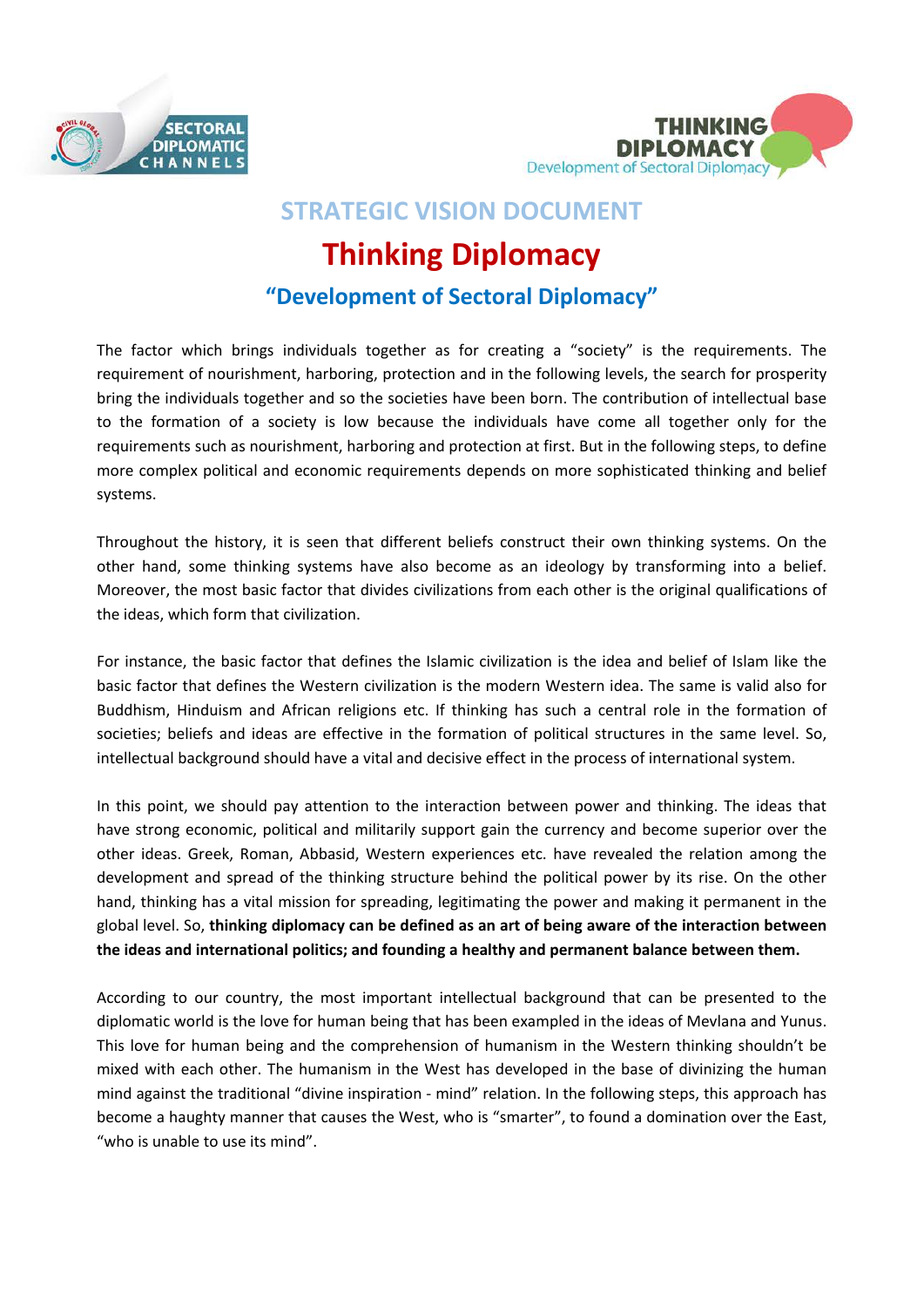



In the frame of interaction between power and thinking; the West is trying to impose itself to the whole world. On the other hand, the love for human being of Yunus and Mevlana depends on the thinking of that all should deal with the same love as the necessity of divine love; as there is the same Creator for both the Western and Eastern people.

There is a requirement of well thought, detailed strategies that consider the interaction of power and thinking for transforming the intellectual savings into the diplomatic power. However, it is seen that there is not enough effort for understanding the historical dimension and multilateral nature of thinking diplomacy.

In this point, it is possible to mention about two mistaken approaches. First of them is the approach, which the Western thinking has been in the most forward step throughout the history of thinking and it is unnecessary even to discuss that. The spread of this approach has shown the dimensions that the Western intellectual power has accessed. And another mistaken approach is to expect the present intellectual savings to be well-accepted without having a power background or well-studied and applied strategies. As for instance of the Christianism spread in the Roman Empire, the spread of a thinking by itself or despite of a political power is possible only in the periods that the political power has lost its effect.

Besides the new developments in the communication and transportation technologies, the rise of powers such as China and India has caused the deepening of the interaction among the ideas. Furthermore, the Western world has entered into an interrogation process of its own thinking systematic. Today, it is seen that China has been trying to strengthen its diplomatic activities by using Buddhism and the other ideas specific to the Far East.

It is not enough to produce and discuss ideas in the ivory towers. The ideas, which are believed as precious according to the international peace and stability, should be reformulated with an easy language that wide public groups can understand and should gain a currency. The decrease of the peace expense and the spread of peace is only possible like that. Also according to the interaction between domestic politics and international relations, it is supposed to consider the effect of current ideas over providing the domestic unity and to define the present policies according to that. An approach that doesn't believe the construction of world by individual or national profits, but believes the construction of world by humanitarian ideas should be developed. This approach will be spread easily when it has economic, political and militarily power background.

In the context of thinking diplomacy, it is supposed to turn present original intellectual potential active in the elite and global level at first, and to express it with a simple and comprehensive shape in the Western and Eastern languages. In this point, the academy has the biggest mission.